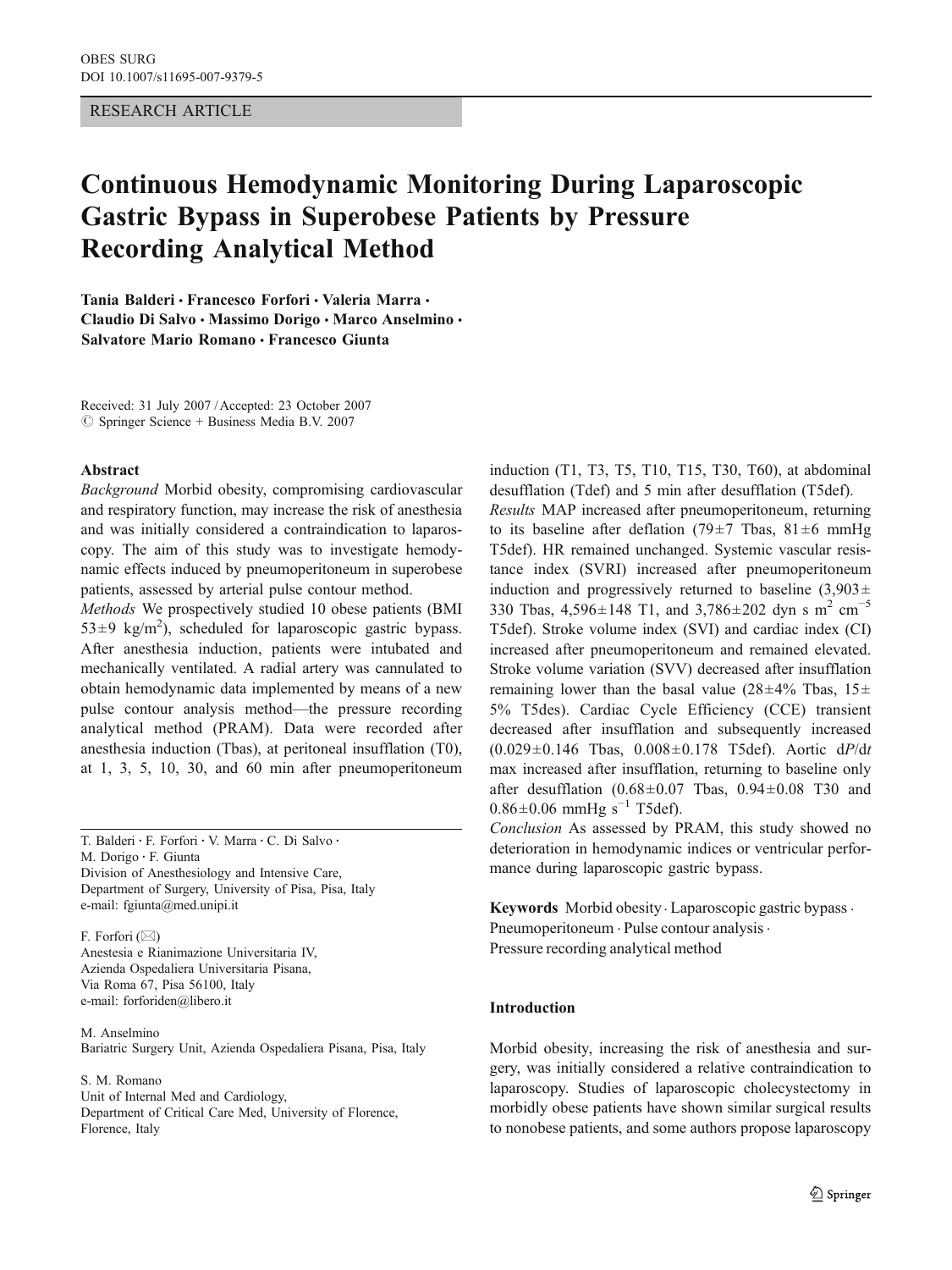as the technique of choice. Laparoscopy offers many advantages in comparison to open surgery, such as minimal tissue trauma, less postoperative pain, reduced postoperative complications, early mobilization, and rehabilitation [\[1](#page-6-0), [2\]](#page-6-0).

However, pneumoperitoneum, which is associated with increased abdominal pressure and  $CO<sub>2</sub>$  absorption, and Trendelenburg position, which is required for certain types of surgery, may cause deterioration of the cardiovascular and respiratory functions in morbidly obese individuals. The increased blood pressure associated with pneumoperitoneum induces increased afterload, causing impairment of left ventricular function and reduction of cardiac output [[3,](#page-6-0) [4](#page-6-0)].

Previous hemodynamic studies in the morbidly obese, performed during laparoscopic surgery, show that the laparoscopic technique can be performed safely [\[5](#page-6-0), [6\]](#page-6-0). However, these high-risk patients may benefit from invasive hemodynamic monitoring [[7](#page-6-0)–[10\]](#page-6-0).

The aim of this study was to investigate hemodynamic changes during laparoscopic gastric bypass in superobese patients, using an arterial pulse contour analysis based on the pressure recording analytical method (PRAM).

# Materials and Methods

After obtaining informed consent, 10 obese patients scheduled for laparoscopic gastric bypass over a 5-month period, between March 2006 and July 2006, were prospectively studied.

Patients who had previous gastric and bladder surgery, a large abdominal ventral hernia, or a history of severe cardiovascular disease were excluded from the investigation.

Each patient underwent a preoperative evaluation, including echocardiographic assessment, blood gases analysis, and pulmonary function tests.

Body mass was evaluated using the body mass index (BMI): weight (kg)/height  $(m^2)$ . Body surface area (BSA) was calculated using the Mosteller formula:

 $BSA (m^2) = [(Height (cm) * Weight (kg))/3600]1/2$ 

General anesthesia was induced with i.v. propofol (2 mg  $kg^{-1}$ ), fentanyl (2 mcg  $kg^{-1}$ ), and cisatracurium besilate  $(0.1 \text{ mg kg}^{-1})$  and maintained with sevofluorane (end-tidal concentration: 1.5–2%). Repeated doses of fentanyl (1 mcg kg−<sup>1</sup> ) were administered during surgery as necessary, based on clinical signs (heart rate, blood pressure, pupil size, and diaphoresis).

After orotracheal intubation, the patients' lungs were ventilated with oxygen and air, in a pressure-controlled

ventilation mode (Datex-Ohmeda ventilator device) to maintain end-tidal  $CO<sub>2</sub>$  between 35 and 45 mmHg, airway pressure under 35 cmH2O and pulse oximetry saturation  $(SpO<sub>2</sub>) > 95\%$ .

All patients received a basal i.v. infusion of lactate Ringer's solution (7 ml  $kg^{-1} h^{-1}$ ). In addition to standard monitoring (three-lead ECG, pulse oximeter, urinary volume, noninvasive arterial blood pressure) after anesthesia induction, a radial artery catheter was placed for hemodynamic monitoring, using a variation of arterial pulse contour analysis (pressure recording analytical method, PRAM).

The patients were studied only during reverse Trendelenburg position (30° head-up), both before and after abdominal insufflation. Pneumoperitoneum was established by the introduction of a Verres' needle. Mean intraabdominal pressure (IAP) was maintained between 14 and 17 mmHg during the entire surgical procedure.

Hemodynamic data were collected 10 times during general anesthesia: at 5 min after anesthesia induction (Tbas), at  $CO<sub>2</sub>$  peritoneal insufflation (T0), at 1, 3, 5, 10, 30, 60 min after insufflation (T1, T3, T5, T10, T15, T30, and T60, respectively), at pneumoperitoneum deflation (Tdef) and 5 min after deflation (T5def).

Data are expressed as mean±standard deviation.

Hemodynamic data were compared using Wilcoxon's test. A p value less than 0.05 was considered significant. Statistical evaluations were carried out using software Statview 5.0 for Windows.

Hemodynamic Recordings and PRAM: Theoretical Background and Description

Mini-invasive hemodynamic monitoring was performed by MostCare™ device, based on "pressure recording analytical method" (PRAM). PRAM is based on the beat-by-beat analysis of the arterial waveform and does not require calibration or precalculated parameters [[11](#page-6-0)–[14](#page-6-0)]. The changes in volume that occur in all arterial vessels are caused by arterial wall expansion in response to blood pressure changes. This depends on various physical factors, such as the force of cardiac contraction and vascular factors, which are the arterial impedance, compliance, and peripheral resistance. With PRAM, the area under the pressure curve is measured during each cardiac cycle. Simultaneously, the impedance (Z) is obtained from morphologic analysis of both the pulsatile and the continuous components of the pressure waveform:  $Z = (P/t)$  k and stroke volume (SV) is calculated as  $SV = A/[(P/t) k]$ , where A is the area under systolic portion of the pressure curve;  $P/t$  is a description of pressure wave profile expressed as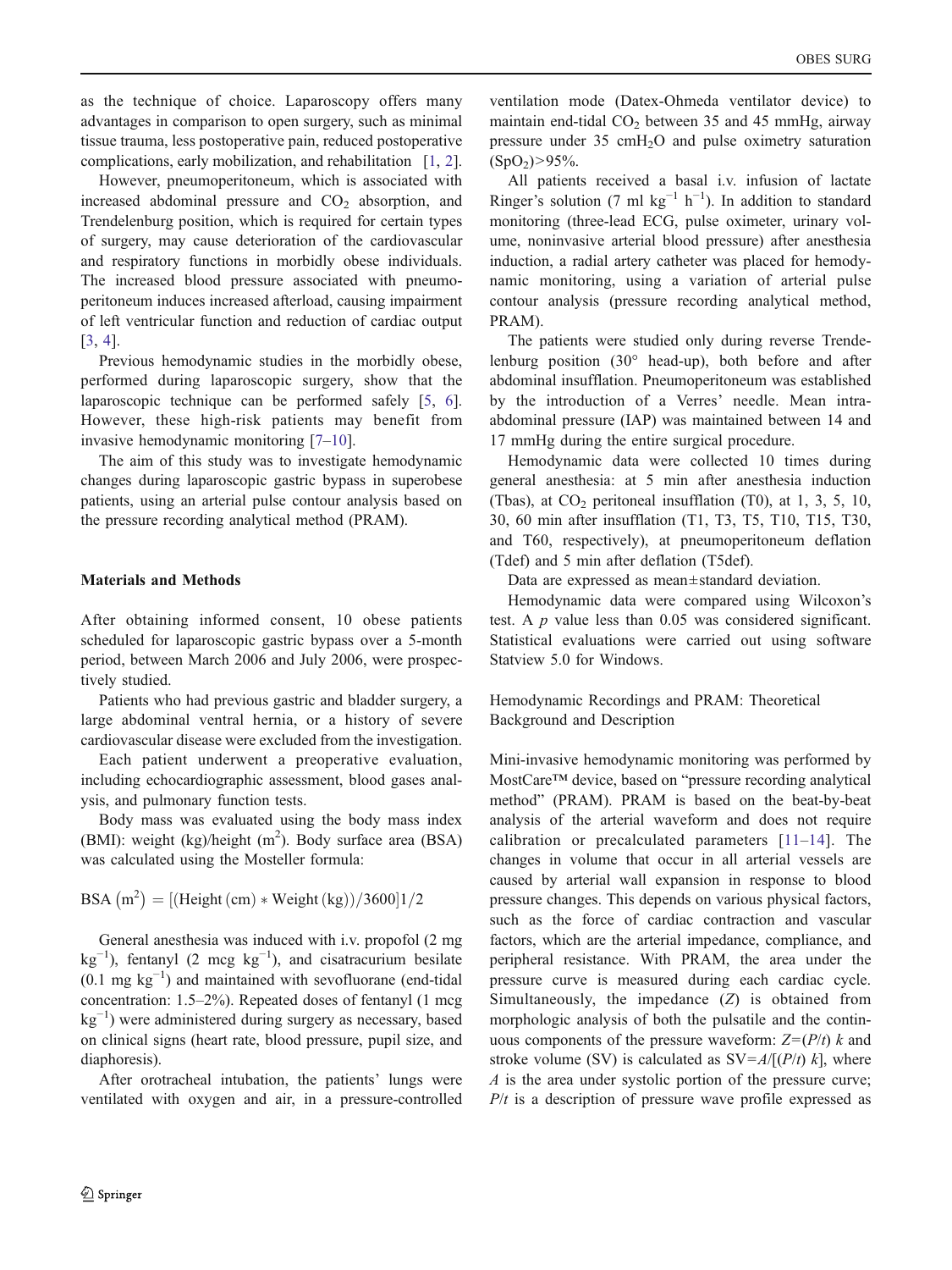<span id="page-2-0"></span>Table 1 Demographic and preoperative clinical data (means± standard deviations) of the patients

| Age (years)                | $38 \pm 1$      |
|----------------------------|-----------------|
| Sex (M/F)                  | 4:6             |
| Weight (kg)                | $150 + 28$      |
| BMI $(kg/m2)$              | $53 + 9$        |
| Preoperative EF%           | $59 + 7$        |
| pH                         | $7.40 \pm 0.01$ |
| $PaO2$ (mmHg)              | $79.4 \pm 9.1$  |
| $PaCO$ <sub>2</sub> (mmHg) | $40.0 \pm 4.3$  |
| $HCO3$ (mmol/L)            | $23.7 \pm 2.8$  |
|                            |                 |

the variation pressure  $(P)$  over time  $(t)$ ; k is a factor inversely related to the instantaneous acceleration of the vessel cross-sectional area [\[15](#page-6-0)]. Cardiac output is calculated as heart rate  $\times$  SV [[12\]](#page-6-0).

Mean arterial pressure (MAP), heart rate (HR), systemic vascular resistance index (SVRI), stroke volume index (SVI), and cardiac index (CI) were measured continuously during the procedure. Additionally, PRAM provides us with new parameters: the cardiac cycle efficiency (CCE), aortic  $dP/dt_{\text{max}}$  and stroke volume variation (SVV). SVV is the percent difference between the maximal and minimal stroke volume during a single respiratory cycle, divided by the mean stroke volume value. The rationale behind the SVV is that the alternating intrathoracic pressure, during each mechanical breath, induces transient changes in cardiac

preload, which lead to variations in stroke volume, according to the Frank-Starling mechanism. It has been observed that wide variations in SVV occur when the left ventricle is operating on the steep slope of the Starling curve, whereas the shallow slope of the curve results in narrow undulations with small SVV. Specifically, large SVV resulting from hypovolemia indicates that stroke volume may be improved by fluid loading [[16\]](#page-6-0). Several studies have shown that SVV correctly predicted fluid responsiveness in different groups of patients who under-went brain and cardiac surgery [[17](#page-6-0)–[19\]](#page-6-0).

CCE represents the ratio between the hemodynamic work and the energy cost sustained by the heart. In terms of flow, aortic  $dP/dt_{\text{max}}$  is the pressure analog of peak aortic blood acceleration  $(dQ/dt_{max})$  and depends on both left ventricular contractility and arterial impedance [\[20](#page-6-0)–[22](#page-6-0)].

#### Results

Ten consecutive patients (four male and six female) were studied. The mean age was  $38\pm1$  years, the mean weight was  $150 \pm 28$  kg, and the mean BMI was  $53 \pm 9$  kg/m<sup>2</sup>.

No patient had significant coexisting cardiopulmonary diseases, as shown by preoperative evaluation (Table 1).

Overall hemodynamic results with  $p$  values are reported in Table 2.

Table 2 Hemodynamic changes during laparoscopic gastric bypass

|                 | MAP<br>(mmHg)       | <b>HR</b><br>(BPM) | <b>SVRI</b><br>(dynes s m <sup>2</sup> cm <sup>-5</sup> ) | <b>SVI</b><br>$\rm (ml~m^{-2})$ | <b>CI</b><br>$(l \text{ min}^{-1} \text{ m}^{-2})$ | <b>SVV</b>         | dP/dt<br>$(mmHg s^{-1})$ | <b>CCE</b>                      |
|-----------------|---------------------|--------------------|-----------------------------------------------------------|---------------------------------|----------------------------------------------------|--------------------|--------------------------|---------------------------------|
| Tbas            | $79 + 7$            | $79\pm9$           | $3.903 \pm 330$                                           | $19.2 \pm 3.8$                  | $1.63 \pm 0.25$                                    | $28 + 4$           | $0.68 \pm 0.07$          | $0.029 \pm 0.146$               |
| T0              | $81 \pm 6$          | $77 + 8$           | $3,903 \pm 300$                                           | $20.1 \pm 3.8$                  | $1.64 \pm 0.17$                                    | $21 \pm 3$         | $0.68 \pm 0.07$          | $0.029 \pm 0.164$               |
| T1              | $85 \pm 6$          | $79 \pm 6$         | $4.596 \pm 148^a$                                         | $24.4 \pm 1.3$                  | $1.77 \pm 0.19$                                    | $18 + 4$           | $0.79 \pm 0.08$          | $-0.553 \pm 0.104$ <sup>a</sup> |
| T <sub>3</sub>  | $94 \pm 8$          | $78 + 7$           | $4.070 \pm 136$                                           | $24.9 \pm 1.9$                  | $1.91 \pm 0.11$                                    | $16 + 4$           | $0.82 \pm 0.09$          | $-0.415 \pm 0.172$              |
| T <sub>5</sub>  | $100 \pm 9$         | $75 \pm 5$         | $4.019 \pm 124$                                           | $25.6 \pm 2.0$                  | $1.99 \pm 0.20$                                    | $15 \pm 5$         | $0.86 \pm 0.07$          | $-0.195 \pm 0.138$              |
| T <sub>10</sub> | $103 \pm 7^{\rm a}$ | $75 + 9$           | $4.053 \pm 159$                                           | $26.3 \pm 1.8^a$                | $2.06 \pm 0.20^a$                                  | $11 \pm 3^a$       | $0.97 \pm 0.08^a$        | $0.065 \pm 0.118$               |
| T <sub>15</sub> | $98 \pm 8$          | $75 + 7$           | $4.040 \pm 116$                                           | $25.8 \pm 1.9$                  | $2.05 \pm 0.22$                                    | $10 + 4$           | $1.00 \pm 0.07$          | $0.042 \pm 0.152$               |
| T <sub>30</sub> | $97 \pm 10^a$       | $79 \pm 8$         | $3.949 \pm 146$                                           | $25.6 \pm 1.9^a$                | $1.99 \pm 0.26^a$                                  | $12 \pm 5^{\rm a}$ | $0.94 \pm 0.08^a$        | $0.015 \pm 0.133$               |
| T60             | $97 + 8$            | $80+7$             | $3.995 \pm 166$                                           | $25.4 \pm 1.9$                  | $1.99 \pm 0.14$                                    | $13 + 4$           | $0.96 \pm 0.06$          | $-0.041 \pm 0.192$              |
| Tdes            | $90 \pm 8$          | $81 \pm 7$         | $3.926 \pm 167$                                           | $25.7 \pm 1.8$                  | $1.99 \pm 0.21$                                    | $14 \pm 3$         | $0.94 \pm 0.10$          | $0.049 \pm 0.120$               |
| T5des           | $81 \pm 6^b$        | $79 \pm 8$         | $3,786 \pm 202$                                           | $25.0 \pm 1.4^a$                | $1.80 \pm 0.10^b$                                  | $15 \pm 5^{\rm a}$ | $0.86 \pm 0.06^b$        | $0.008 \pm 0.178$               |

Data are expressed as mean±SD.

Hemodynamic data were measured at baseline (Tbas), at insufflation (T0), during CO<sub>2</sub> pneumoperitoneum (T1, T3, T5, T10, T30, and T60), at desufflation (Tdef) and at termination of pneumoperitoneum (T5def).

MAP=mean arterial pressure, HR=heart rate, SVRI=systemic vascular resistance index, SVI=stroke volume index, CI=cardiac index, SVV=stroke volume variation, dP/dt=aortic pressure variation over time, CCE=cardiac cycle efficiency.  $a_p < 0.05$  compared with insufflation.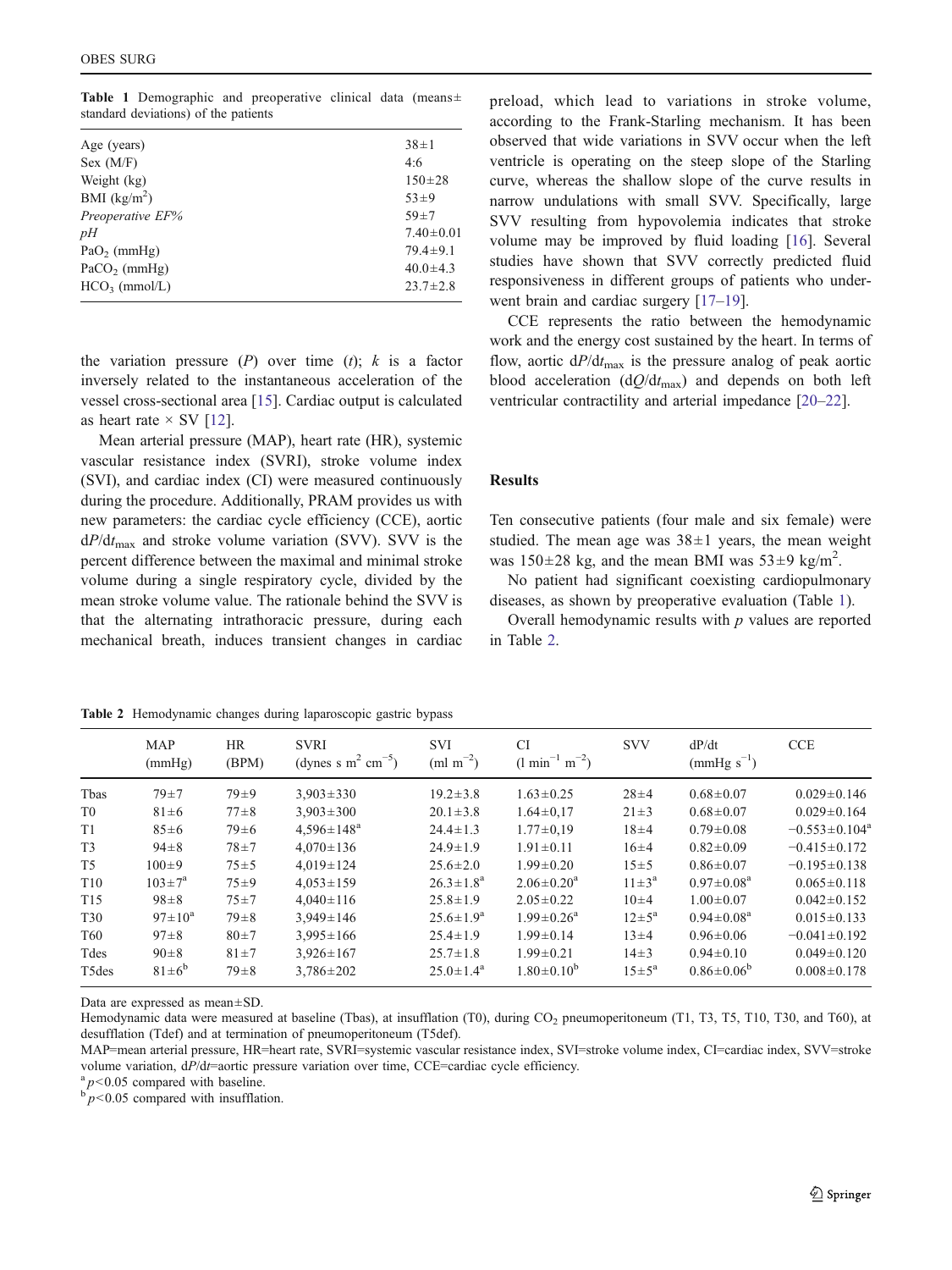<span id="page-3-0"></span>At insufflation, MAP increased significantly and remained elevated for the duration of the pneumoperitoneum (from 79±7 mmHg at Tbas to 103±7 mmHg at T10 and 97±10 mmHg at T30). At desufflation, arterial pressure decreased immediately and returned to baseline values  $(81±6$  mmHg at 5 min after deflation), (Fig. 1).

Compared with baseline, HR remained essentially unchanged during the entire insufflation period (from 79 $\pm$ 9 bpm at Tbas to 75 $\pm$ 9 bpm at T10 and 79 $\pm$ 8 bpm at T30), (Fig. 1).

At induction of pneumoperitoneum, SVRI increased significantly, reaching a peak after the first minute (from



Fig. 1 Hemodynamic variations during laparoscopic surgery in obese patients. Data (means) are the same as those shown in Table [1](#page-2-0). \*Statistically significant versus baseline values (Tbas); °statistically significant versus insufflation times (T0)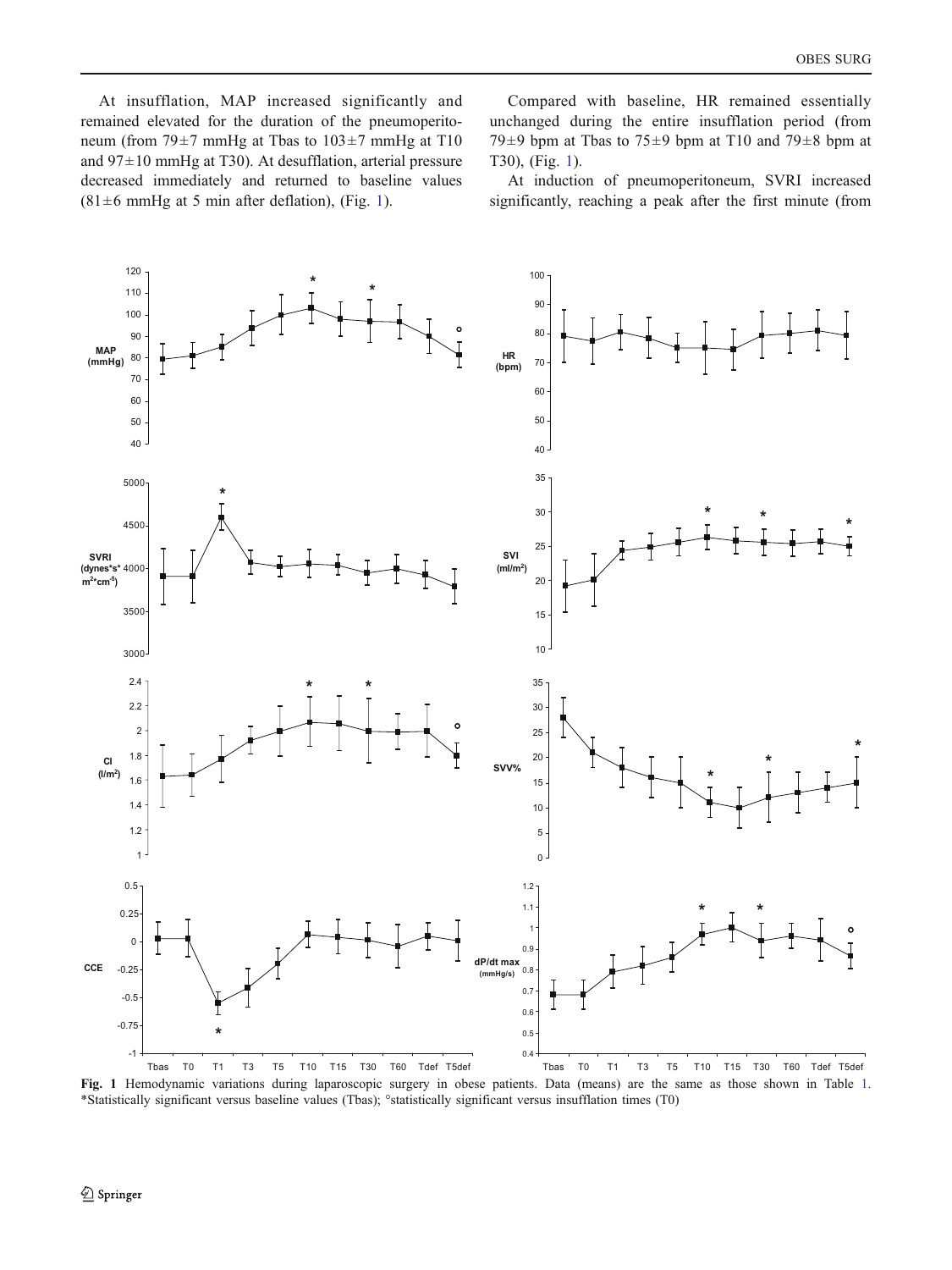3,903±330 dyn s cm<sup>-5</sup> m<sup>-2</sup> at Tbas to 4,596±148 dyn s  $\text{cm}^{-5}$  m<sup>-2</sup> at T1), then gradually decreased to a constant value, that was maintained even after desufflation (3,949± 146 dynes s cm<sup>-5</sup> m<sup>-2</sup> and 3,786±202 dyn s cm<sup>-5</sup> m<sup>-2</sup> at T30 and 5 min after desufflation, respectively) (Fig. [1\)](#page-3-0).

SVI increased significantly after pneumoperitoneum induction, remaining elevated throughout the surgical procedure (from 19.2±3.8 ml m<sup>-2</sup> at Tbas to 26.3±1.8 ml m<sup>-2</sup> and 25.6 $\pm$ 1.9 ml m<sup>-2</sup> at T10 and T30, respectively) and after desufflation (T5def: 25.0±[1](#page-3-0).4 ml m<sup>-2</sup>) (Fig. 1).

CI increased after insufflation reaching its maximum value at 10 min after pneumoperitoneum induction (from 1.63±0.25 l min<sup>-1</sup> m<sup>-2</sup> at Tbas to 2.06±0.20 l min<sup>-1</sup> m<sup>-2</sup> at T10), persisting at values higher than baseline throughout all the operative procedure (1.99±0.26 l min<sup>-1</sup> m<sup>-2</sup> at T30 and  $1.80 \pm 0.10$  l min<sup>-1</sup> m<sup>-2</sup> at 5 min after desufflation) and returning to starting point 5 min after desufflation, (Fig. [1](#page-3-0)).

SVV decreased considerably in the first 10 min (from  $28\pm4\%$  at Tbas to  $11\pm3\%$  at T10) and then it remained unchanged (12 $\pm$ 5% at T30 and 15 $\pm$ 5% at T5def), (Fig. [1\)](#page-3-0). Induction of pneumoperitoneum caused a transient decrease in CCE that reached its minimum value the first minute after insufflation (from  $0.029 \pm 0.146$  at Tbas to  $-0.553 \pm 0.104$ at T1). Subsequently, CCE increased, remaining constant until procedure termination (0.015 $\pm$ 0.133 at T30 and 0.008 $\pm$ 0.178 at T5def) (Fig. [1\)](#page-3-0).

Aortic  $dP/dt_{\text{max}}$  increased significantly after insufflation and remained elevated throughout the duration of pneumoperitoneum (from  $0.68 \pm 0.07$  mmHg s<sup>-1</sup> at Tbas to  $0.94 \pm$ 0.08 mmHg s−<sup>1</sup> at T30). After desufflation, it decreased and returned to values similar to baseline (0.86±0.06 mmHg s<sup>-1</sup> at T5def) (Fig. [1](#page-3-0)).

#### **Discussion**

In this study, we report hemodynamic changes observed in the course of laparoscopic gastric bypass in a series of 10 obese patients. Previous investigations reported that peritoneal insufflation resulted in significant increase in cardiac afterload (MAP and SVR), both in obese and nonobese patients [\[6](#page-6-0), [10](#page-6-0), [23](#page-6-0)]. This effect is caused by compression of the splanchnic vessels by increased abdominal pressure and to neuro-humoral effect of  $CO<sub>2</sub>$  adsorption, resulting in the release of vasoactive agents [[24,](#page-6-0) [25](#page-6-0)]. In our obese population, we observed that MAP increased after abdominal insufflation, and remained elevated throughout the procedure, identically as it occurs in normal weight patients [[1,](#page-6-0) [2](#page-6-0), [6](#page-6-0), [8](#page-6-0)–[10\]](#page-6-0).

Systemic vascular resistance index (SVRI) increased significantly after pneumoperitoneum induction, reaching a

peak in the first minute and then returned gradually to baseline value, concordant with previous reports during laparoscopic obesity surgery [\[6](#page-6-0), [10\]](#page-6-0). This finding demonstrates an important difference from investigations in nonobese patients [\[26](#page-6-0), [27](#page-6-0)]. Haxby et al. and Girardis et al. reported that in normal weight subjects, peripheral vascular resistances remained higher than basal values throughout the duration of the pneumoperitoneum. This disparity between obese and nonobese patients is probably because of major differences in abdominal wall compliance. This promotes better adaptation to the IAP, thus minimizing the hemodynamic effects of the pneumoperitoneum [[5\]](#page-6-0).

In agreement with previous studies, no changes in HR were noted after the induction of pneumoperitoneum in both obese and nonobese patients [[10,](#page-6-0) [23,](#page-6-0) [27](#page-6-0)–[29](#page-6-0)].

Analyzing the CI and SVI trends, we observed that they increased significantly after abdominal insufflation, remaining elevated throughout the surgical procedure and after desufflation. These data are similar to those reported by Artuso and Fried in obese patients using pulmonary artery thermodilution [\[2](#page-6-0), [10\]](#page-6-0). Nguyen and Dumont [[5,](#page-6-0) [6](#page-6-0)], using the same method, observed that CI transiently decreased after pneumoperitoneum induction and progressively increased above baseline values.

In our opinion, the early increase in CI and SVI, without any modifications of HR, but with enhanced afterload, was probably because of the positive inotropic effect caused both by the sympathic stimulation induced by peritoneal insufflation and  $CO<sub>2</sub>$  adsorption, and by the increase of cardiac preload, which improves stroke volume through Starling mechanism. Several investigations show that cardiac preload is depressed during pneumoperitoneum because increased IAP impedes central venous return [[30](#page-6-0)–[34\]](#page-6-0). However, the effects of IAP on venous return are more complex. Kashtan et al. studied the hemodynamic effects of IAP in relation to venous return and cardiac output in dogs [\[23](#page-6-0)]. They observed that venous return and cardiac output decreased in hypovolemic and normovolemic animals, but increased in hypervolemic dogs when IAP was increased. In the morbidly obese hypervolemic state, the great venous capacitance system is plethoric. Thus, during pneumoperitoneum, the vasoconstriction induced by sympathetic activation and the compression of the inferior vena cava augment venous return to the right atrium (preload), thereby augmenting cardiac output through the Starling mechanism.

In our study, cardiac filling pressures (CVP or PCWP) were not considered proper indicators of preload, as they may be influenced by elevated IAP. This augments pleural and intrathoracic pressure, resulting in cardiac compression with decrease in diastolic ventricular compliance [\[3](#page-6-0), [5\]](#page-6-0). An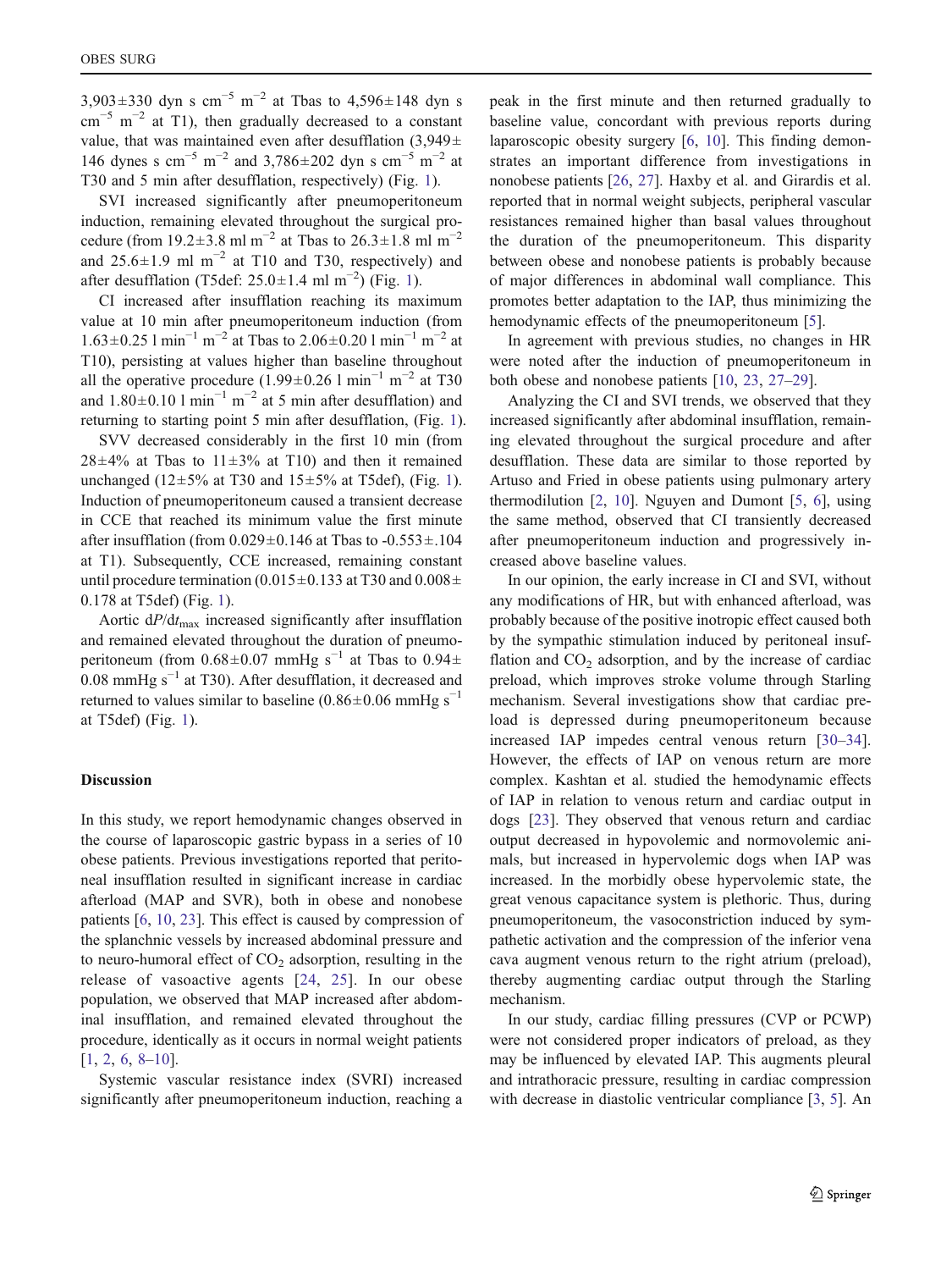impairment of diastolic compliance was also suggested by transesophageal echocardiography (TEE) in nonobese patients during laparoscopy [\[3](#page-6-0), [35](#page-6-0)]. SVV, which reflects the beat-to-beat variability of stroke volume during the respiratory cycle, could be considered an efficient dynamic indicator of intravascular volume status and fluid responsiveness in mechanically ventilated patients [[36\]](#page-7-0). The oscillating intrathoracic pressure during each mechanical breath induces transient changes in cardiac preload, which lead to variability in stroke volume, again according to the Frank-Starling mechanism. Benkerstadt et al. [\[17](#page-6-0)] demonstrated that, in healthy patients undergoing neurosurgery, a SVV value of 9.5% predicts a positive increase (5%) in cardiac output in response to fluid administration (100 ml of plasma expander) with 79% sensitivity and 93% specificity. According to Berkenstadt et al., recent studies confirm that SVV also predicts the fluid responsiveness in cardiac surgery [[18,](#page-6-0) [19](#page-6-0)]. We postulate that in the normovolemic condition, the cardiac preload during the respiratory cycle is only briefly impaired by positive intrathoracic pressure during mechanical ventilation, thereby generating a SVV less than 15%. Because preload is severely impaired in hypovolemia, this variability during positive pressure ventilation is increased. After the induction of pneumoperitoneum, we observed that SVV decreased significantly from 28% to 11%, suggesting a reduction in fluid responsiveness. This result suggests that elevated IAP during pneumoperitoneum reduces venous capacitance through inferior vena cava compression, inducing a redistribution of intravascular fluid volume to the intrathoracic compartment. This enhances venous return to the right atrium with an increase in intrathoracic and global enddiastolic volume, which improves cardiac contractility and stroke volume by the Starling mechanism. The same effect was previously described by Alfonsi et al. using TEE; they found a progressive increase in superior vena cava (SVC) diameter, which suggested that blood might be forced into the thoracic cavity from the abdominal compartment during pneumoperitoneum [[4\]](#page-6-0).

Improvement of ventricular contractility might also be assessed by analyzing the trend of the maximal rate of rise in the arterial pressure pulse curve  $(dP/dt_{\text{max}})$ . Aortic  $dP/dt_{\text{max}}$  has been widely accepted as an index of the systolic performance of the left ventricle [\[37](#page-7-0)], and in our study we observed that  $dP/dt_{\text{max}}$  increased immediately after peritoneal insufflation and remained elevated beyond desufflation. During the initial phase it could be explained by a chemically mediated positive inotropic effect, in addition to the associated increase of systemic vascular resistance index (SVRI), which raises the arterial impedance. In the ensuing phases, SVRI returned to baseline,

whereas  $dP/dt_{\text{max}}$  remained elevated. This supports the hypothesis that cardiac contractility is increased during pneumoperitoneum.

Beyond SV and CO determination, PRAM can be used for derivation of another useful parameter, the cardiac cycle efficiency index (CCE). CEE expresses cardiac performance in terms of energy expenditure of cardiovascular system [\[16](#page-6-0)–[18](#page-6-0)]. In our patients, pneumoperitoneum caused a transient decrease in CCE, which reached a minimum value in the first minute after insufflation. This suggests that this decrease in CCE is caused by the marked increase of SVRI, which represents the afterload against which the left ventricle must pump.

Analyzing trends of CI,  $dP/dt_{\text{max}}$  and CCE, we demonstrate that our patients had a satisfactory cardiac response to laparoscopic surgery and that prolonged pneumoperitoneum does not significantly depress cardiac function in our morbidly obese patients.

These data agree with results reported by Prior et al. [[28\]](#page-6-0), which corroborated the lack of deleterious cardiac effects of pneumoperitoneum on cardiac function in obese patients. Using intraoperative transesophageal echocardiography (TEE), they observed that ejection fraction (EF%), an index of left ventricular systolic function, was unaffected by pneumoperitoneum, confirming previous results [\[38](#page-7-0)].

These compensatory hemodynamic responses to the IAP were probably caused by the fact that patients included in our study had no demonstrable evidence or history of cardiovascular disease.

There are some limitations to our study. Baseline measurements were obtained after the induction of anesthesia and Trendelenburg positioning. Therefore, all hemodynamic parameters were influenced by anesthesia, posture on operating room table [\[39](#page-7-0)], and mechanical ventilation.

All hemodynamic variations were recorded using the Pressure Recording Analytical Method. Although PRAM has been compared to the direct Fick and thermodilution method in normal weight individuals, this is the first study assessing SV and CO in the morbidly obese [\[11](#page-6-0)–[15\]](#page-6-0).

In conclusion, this study did not demonstrate deleterious effects in ventricular performance during laparoscopic surgery. Nevertheless, we believe that hemodynamic monitoring may be useful to assess the cardiovascular changes in obese patients during laparoscopy, especially in the event of sudden cardiovascular collapse. Less invasive hemodynamic monitoring, such as PRAM, is preferable to traditional invasive methods, such as pulmonary artery TDCO. Although obviating the risk of increased mortality, PRAM provides us with reliable beat-to-beat continuous monitoring, permitting instantaneous detection of pressure or volume-related alterations of the cardiovascular system.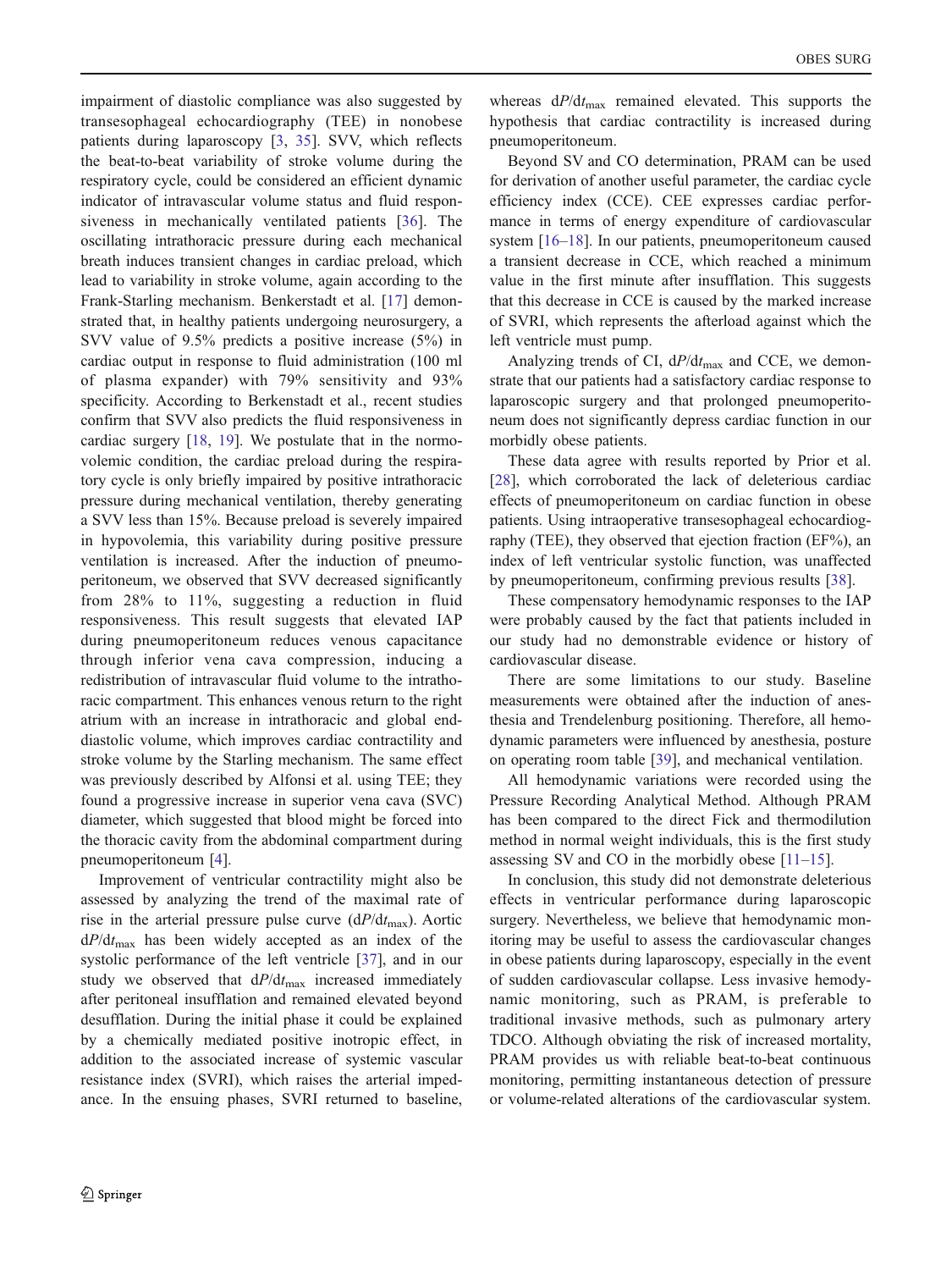<span id="page-6-0"></span>From an operational standpoint, PRAM requires but a peripheral arterial catheter and no external calibrations or preestablished input parameters [15].

## References

- 1. Sharma KC, Brandstetter RD, Brensilver JM, et al. Cardiopulmonary physiology and pathophysiology as a consequence of laparoscopic surgery. Chest. 1996;110:810–15.
- 2. Fried M, Krska Z, Danzig V. Does the laparoscopic approach significantly affect cardiac functions in laparoscopic surgery? Pilot study in non obese and morbidly obese patients. Obes Surg. 2001;11:293–96.
- 3. Harris S, Ballantyne G, Luther M, et al. Alteration of cardiovascular performance during laparoscopic colectomy: a combined hemodynamic and echocardiographic analysis. Anesth Analg. 1996;83:482–7.
- 4. Alfonsi P, Vieillard-Baron A, Coggia M, et al. Cardiac function during intraperitoneal CO2 insufflation for aortic surgery: a transesophageal echocardiographic study. Anesth Analg. 2006;102:1304–10.
- 5. Dumont L, Mattys M, Massaut J, et al. Hemodynamic changes during laparoscopic gastroplasty in morbidly obese patients. Obes Surg. 1997;7:326–31.
- 6. Nguyen N, Fleming NW, Ho HS, et al. Cardiac function during laparoscopic vs open gastric bypass. Surg Endosc. 2002;16:78–83.
- 7. Westerband A, Van De Water J, Amzallag M, et al. Cardiovascular changes during laparoscopic cholecystectomy. Surg Gynecol Obstet. 1992;175:535–38.
- 8. Portera CA, Compton RP, Walters DN, et al. Benefit of pulmonary artery catheter and transesophageal echocardiographic monitoring in laparoscopic cholecystectomy patients with cardiac disease. Am J Surg. 1995;169:202–7.
- 9. Volpino P, Cangemi V, D'Andrea N, et al. Hemodynamic and pulmonary changes during and after laparoscopic cholecystectomy: a comparison with traditional surgery. Surg Endosc. 1998;12: 119–23.
- 10. Artuso D, Wayne M, Cassaro S, et al. Hemodynamic changes during laparoscopic gastric bypass procedures. Arch Surg. 2005;140:289–92.
- 11. Scolletta S, Romano SM, Biagioli B, et al. Pressure recording analytical method (PRAM) for measurement of cardiac output during various hemodynamic states. Br J Anaesth. 2005;95: 159–65.
- 12. Romano SM, Pistolesi M. Assessment of cardiac output from systemic arterial pressure in humans. Crit Care Med. 2002;30: 1834–41.
- 13. Giomarelli P, Scolletta S, Biagioli B. Cardiac output monitoring by pressure recording analytical method in cardiac surgery. Eur J Cardiothorac Surg. 2004;26:515–20.
- 14. Romano SM, Scolletta S, Olivotto I, et al. Systemic arterial waveform analysis and assessment of blood flow during extracorporeal circulation. Perfusion. 2006;21:109–16.
- 15. Romano SM, Conti AA, Giglioli C, et al. Blood flow assessment by arterial pressure wave without external calibration. Comput Cardiol. 2006;33:293–6.
- 16. Reuter DA, Goetz AE. Arterial pulse contour analysis: applicability to clinical routine. In: Pinsky MR, Payen D, editors. Update in intensive care and emergency medicine. Germany: Springer; 2005. p. 381–95.
- 17. Berkenstadt H, Margalit N, Hadani M, et al. Stroke volume variation as a predictor of fluid responsiveness in patients undergoing brain surgery. Anesth Analg. 2001;92:984–89.
- 18. Hofer CK, Muller SM, Furre L, et al. Stroke volume and pulse pressure variation for prediction of fluid responsiveness in patients undergoing off-pump coronary artery bypass grafting. Chest. 2005;128:848–54.
- 19. Reuter DA, Goepfert MSG, Goresh T, et al. Assessing fluid responsiveness during open chest conditions. Br J Anaesth. 2005;94:318–23.
- 20. Romano SM, Olivotto I, Chiostri M, et al. Minimally invasive and noninvasive hemodynamic monitoring of the cardiovascular system: available options and future perspectives. Current Cardiology Reviews. 2006;l4:37–9.
- 21. Tulli G, Romano SM, Feminò R. Hemodynamic monitoring of septic patients with pressure recording analytical method (PRAM). In: Gullo A, editor. Anesthesia, pain, intensive care and emergency (APICE). Proceedings of the 20th postgraduate course in critical care medicine Trieste, 18–21, November 2005. Italy: Springer; 2005. Volume 20, p. 323–29.
- 22. Sorbara C, Romagnoli S, Rossi A, Romano SM. Circulatory failure: bedside functional haemodynamic monitoring. In: Atlee JL, Gullo A II, editors. Perioperative critical care cardiology. Italy: Springer-Verlag; 2007. p. 89–110.
- 23. Kashtan J, Green JF, Parsons EQ, et al. Hemodynamic effects of increased abdominal pressure. J Surg Res. 1981;30:249–55.
- 24. Punnonen R. Vasopressin release during laparoscopy: role of increased intra-abdominal pressure. Lancet. 1982;1:175–6.
- 25. Odeberg S, Ljungqvist O, Svenberg T, et al. Hemodynamic effects of pneumoperitoneum and the influence of posture during anesthesia for laparoscopic surgery. Acta Anaesthesiol Scand. 1994;38:276–83.
- 26. Girardis M, Broi UD, Antonutto G, et al. The effects of laparoscopic cholecystectomy on cardiovascular function and pulmonary gas exchange. Anesth Analg. 1996;83:134–40.
- 27. Haxby EJ, Gray MR, Rodriguez C, et al. Assessment of cardiovascular changes during laparoscopic hernia repair using oesophageal Doppler. Br J Anaesth. 1997;78:515–19.
- 28. Prior DL, Sprung J, Thomas JD, et al. Echocardiographic and hemodynamic evaluation of cardiovascular performance during laparoscopy of morbidly obese patients. Obes Surg. 2003;13: 761–67.
- 29. Meininger D, Zwissler B, Byhahn C, et al. Impact of overweight and pneumoperitoneum on hemodynamics and oxygenation during prolonged laparoscopic surgery. World J Surg. 2006; 30:520–26.
- 30. Joris JL, Noirot D, Legrand M, et al. Hemodynamic changes during laparoscopic cholecystectomy. Anesth Analg. 1993;76: 1067–71.
- 31. Odeberg-Wernerman S, Sollevi A. Cardiopulmonary aspects of laparoscopic surgery. Curr Opin Anaesthesiol. 1996;9:529–35.
- 32. Ivankovitch D, Miletich DJ, Albrecht RF, et al. Cardiovascular effect of intraperitoneal insufflation with carbon dioxide and nitrous oxide in the dog. Anesthesiology. 1975;4: 281–7.
- 33. Healy M, Strunin L. Anesthesia and laparoscopic cholecystectomy. In: Strunnin L, Thomson S, editors. Clinical anaesthesiology: the liver and anaesthesia. London: Baillière Tindall; 1992, p. 819–41.
- 34. Joris J, Lamy M. Modifications hemodinamiques au cours de la coeliochirurgie. In: Schoeffler P, editor. Anestesie pour coeliochirurgie. Paris:Masson; 1993. p. 11–23.
- 35. Gannedhal P, Odeberg S, Brodin LA. Effects of posture and pneumoperitoneum during anaesthesia on the indices of left ventricular filling. Acta Anaesthesiol Scand. 1996;40:160–6.